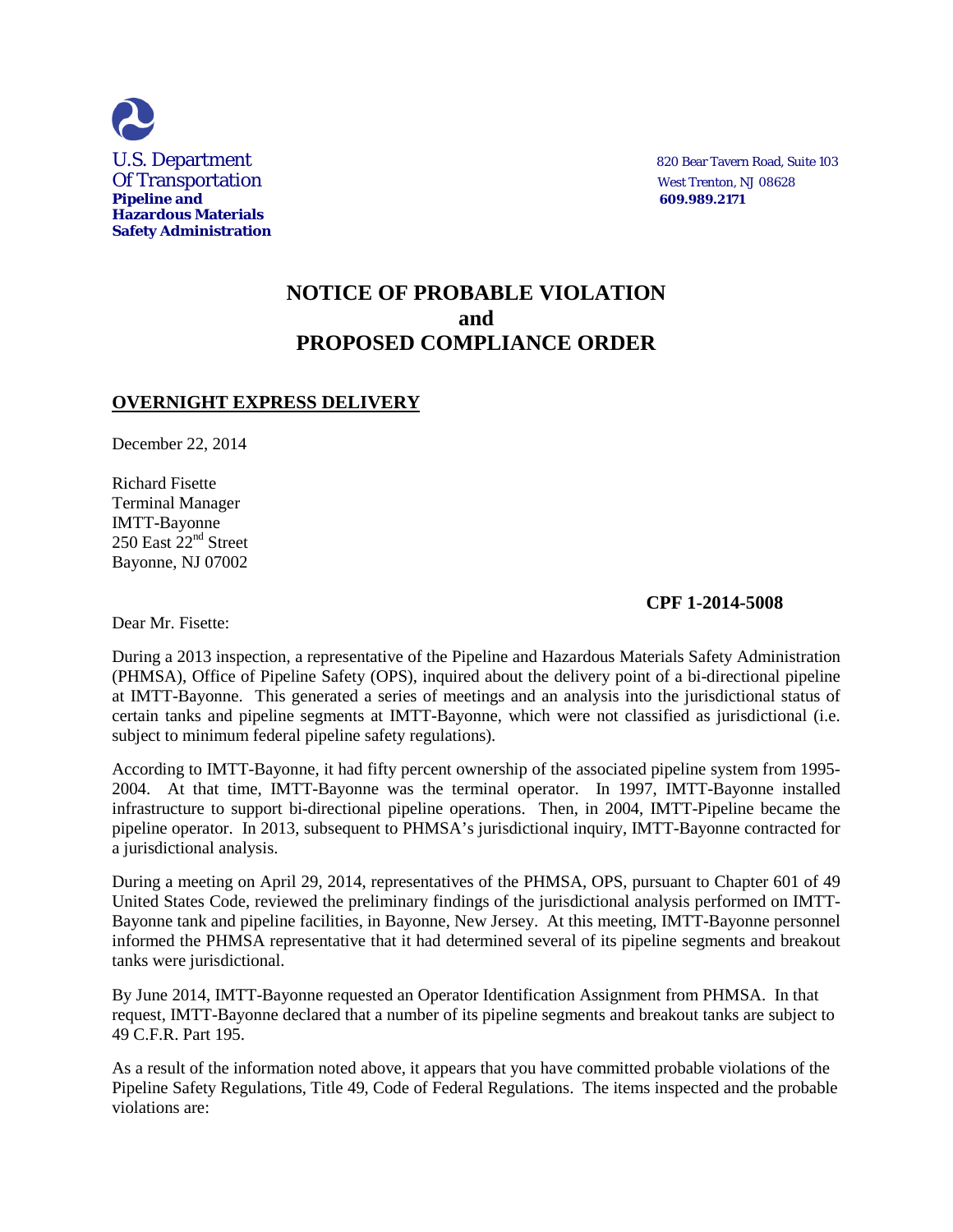### **1. §195.402 Procedural manual for operations, maintenance, and emergencies.**

**(a)** *General***. Each operator shall prepare and follow for each pipeline system a manual of written procedures for conducting normal operations and maintenance activities and handling abnormal operations and emergencies. This manual shall be reviewed at intervals not exceeding 15 months, but at least once each calendar year, and appropriate changes made as necessary to insure that the manual is effective. This manual shall be prepared before initial operations of a pipeline system commence, and appropriate parts shall be kept at locations where operations and maintenance activities are conducted. . . .** 

IMTT-Bayonne failed to prepare and follow a manual of written procedures for conducting normal operations and maintenance activities and handling abnormal operations and emergencies for associated jurisdictional facilities that includes all the provisions annotated in §195.402.

At the time of the April 29, 2014 meeting, IMTT-Bayonne could not demonstrate that it either had or followed procedures required under §195.402. Rather, IMTT-Bayonne made available a PowerPoint presentation that included information on its preliminary jurisdictional analysis results and showed that it did not have or implemented procedures/plans consistent with all applicable federal pipeline safety regulations for its jurisdictional pipeline system.

Subsequent to the April 29<sup>th</sup> meeting, a PHMSA inspector requested IMTT-Bayonne to provide additional information regarding its jurisdictional pipeline system. In an e-mail dated August 15, 2014, IMTT-Bayonne provided the maximum operating pressure (MOP) of certain pipeline segments and attached a spreadsheet that provided data on certain breakout tanks. They also provided a copy of a status report titled "Compliance Implementation Schedule" dated August 14, 2014, which describes certain compliance actions it plans to take to bring its pipeline facility into compliance with the federal pipeline safety regulations.

### **2. §195.404 Maps and records.**

#### **(a) Each operator shall maintain current maps and records of its pipeline systems that include at least the following information; . . .**

#### **(3) The maximum operating pressure of each pipeline.**

IMTT-Bayonne failed to maintain detailed records to demonstrate that the MOP of its jurisdictional pipeline segments were determined in accordance with §195.406(a).

Subsequent to the April 29<sup>th</sup> meeting, a PHMSA inspector requested IMTT-Bayonne to provide additional information regarding its jurisdictional pipeline system. On August 15, 2014, IMTT-Bayonne sent an email to a PHMSA inspector providing a numeric value of its MOP for certain pipeline segments. However, IMTT-Bayonne did not provide any information to validate that the MOP for all jurisdictional pipeline segments were established in accordance with §195.406(a).

#### **3. § 195.505 Qualification program.**

#### **Each operator shall have and follow a written qualification program. The program shall include provisions to:**

**(a) Identify covered tasks;** 

**(b) Ensure through evaluation that individuals performing covered tasks are qualified;** 

**(c) Allow individuals that are not qualified pursuant to this subpart to perform a covered task if directed and observed by an individual that is qualified;** 

**(d) Evaluate an individual if the operator has reason to believe that the individual's performance of a covered task contributed to an accident as defined in Part 195;**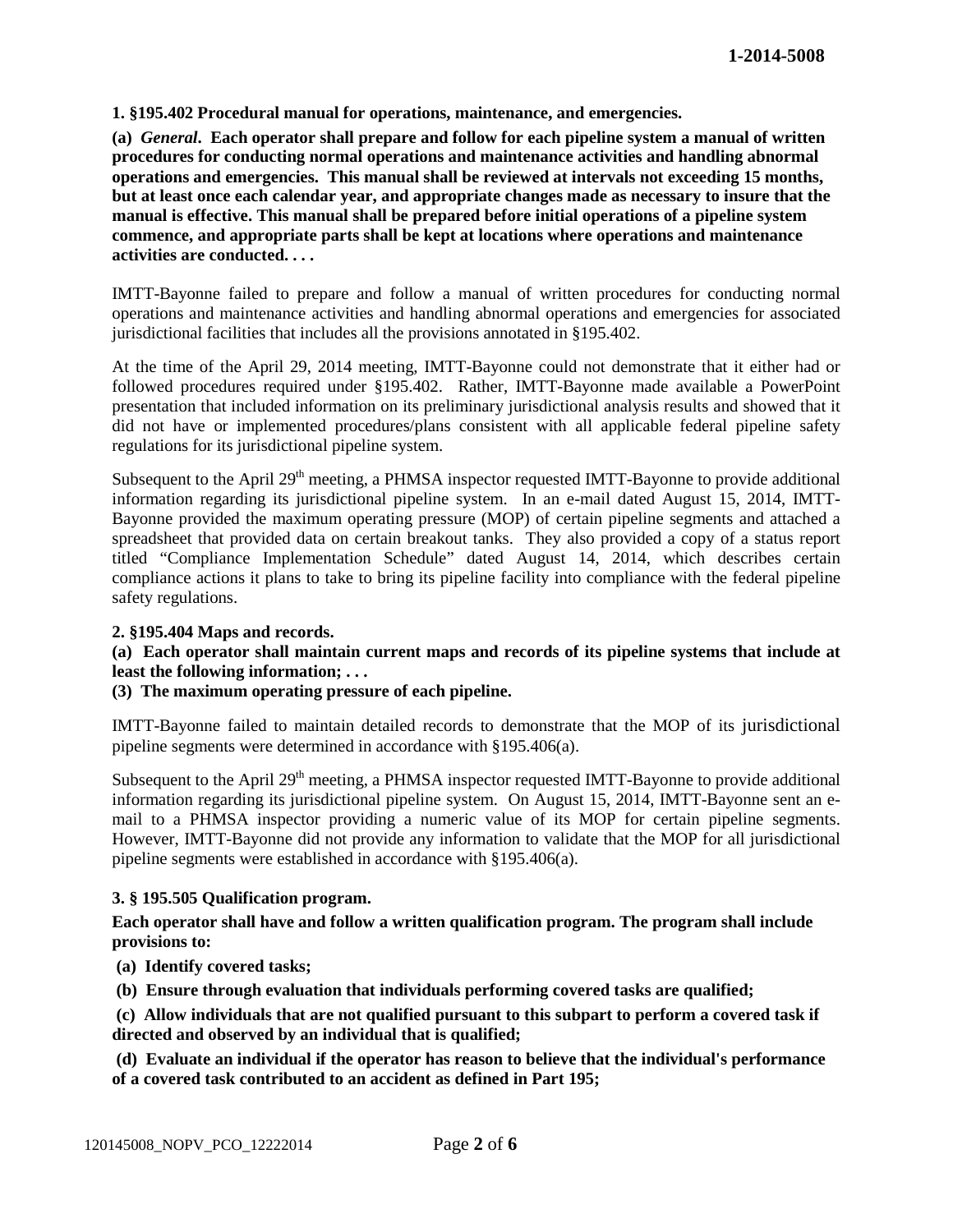**(e) Evaluate an individual if the operator has reason to believe that the individual is no longer qualified to perform a covered task;** 

**(f) Communicate changes that affect covered tasks to individuals performing those covered tasks;** 

**(g) Identify those covered tasks and the intervals at which evaluation of the individual's qualifications is needed;** 

**(h) After December 16, 2004, provide training, as appropriate, to ensure that individuals performing covered tasks have the necessary knowledge and skills to perform the tasks in a manner that ensures the safe operation of pipeline facilities; and** 

**(i) After December 16, 2004, notify the Administrator or a state agency participating under 49 U.S.C. Chapter 601 if the operator significantly modifies the program after the Administrator or state agency has verified that it complies with this section.** 

IMTT-Bayonne failed to have and follow a written qualification program.

At the time of the April 29, 2014 meeting, IMTT-Bayonne could not demonstrate that it either had or followed a qualification program required under §195.505. Rather, IMTT-Bayonne made available a PowerPoint presentation that included information on its preliminary jurisdictional analysis results and showed that it did not have or implement procedures/plans consistent with all applicable federal pipeline safety regulations for its jurisdictional pipeline system.

Subsequent to the April 29<sup>th</sup> meeting, a PHMSA inspector requested IMTT-Bayonne to provide additional information regarding its jurisdictional pipeline system. In an e-mail dated August 15, 2014, IMTT-Bayonne provided the MOP of certain pipeline segments and attached a spreadsheet that provides data on certain breakout tanks. They also provided a copy of a status report titled "Compliance Implementation Schedule" dated August 14, 2014, which describes certain compliance actions it plans to take to bring its pipeline facility into compliance with the federal pipeline safety regulations.

#### Proposed Compliance Order

Under 49 United States Code, § 60122, you are subject to a civil penalty not to exceed \$200,000 per violation per day the violation persists up to a maximum of \$2,000,000 for a related series of violations. For violations occurring prior to January 4, 2012, the maximum penalty may not exceed \$100,000 per violation per day, with a maximum penalty not to exceed \$1,000,000 for a related series of violations.

We have reviewed the circumstances and supporting documents involved in this case, and have decided not to propose a civil penalty assessment at this time.

With respect to items 1, 2, and 3 pursuant to 49 United States Code § 60118, the Pipeline and Hazardous Materials Safety Administration proposes to issue a Compliance Order to IMTT-Bayonne. Please refer to the *Proposed Compliance Order*, which is enclosed and made a part of this Notice.

#### Response to this Notice

Enclosed as part of this Notice is a document entitled *Response Options for Pipeline Operators in Compliance Proceedings*. Please refer to this document and note the response options. Be advised that all material you submit in response to this enforcement action is subject to being made publicly available. If you believe that any portion of your responsive material qualifies for confidential treatment under 5 U.S.C. 552(b), along with the complete original document you must provide a second copy of the document with the portions you believe qualify for confidential treatment redacted and an explanation of why you believe the redacted information qualifies for confidential treatment under 5 U.S.C. 552(b). If you do not respond within 30 days of receipt of this Notice, this constitutes a waiver of your right to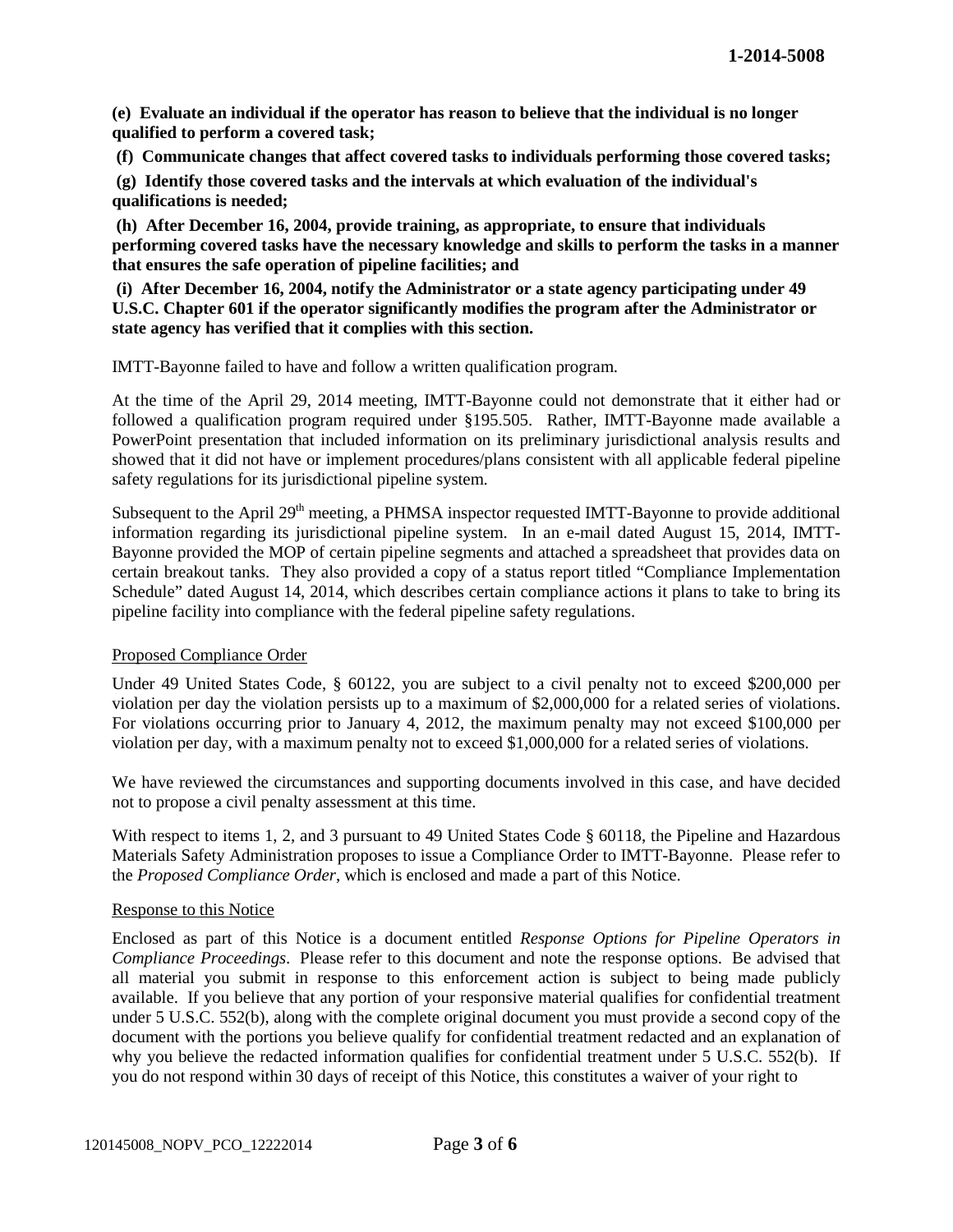contest the allegations in this Notice and authorizes the Associate Administrator for Pipeline Safety to find facts as alleged in this Notice without further notice to you and to issue a Final Order.

Please submit all correspondence in this matter to Byron Coy, PE, Director, PHMSA Eastern Region, 820 Bear Tavern Road, Suite 103, W. Trenton, NJ 08628. Please refer to **CPF 1-2014-5008** on each document you submit and please, whenever possible, provide a signed PDF copy in electronic format. Smaller files may be emailed to **Byron.Coy@dot.gov.** Larger files should be sent on a CD accompanied by the original paper copy to the Eastern Region Office.

Additionally, if you choose to respond to this (or any other case), please ensure that any response letter pertains solely to one CPF case number.

Sincerely,

Byron Coy, PE Director, Eastern Region Pipeline and Hazardous Materials Safety Administration

Enclosures: *Proposed Compliance Order Response Options for Pipeline Operators in Compliance Proceedings*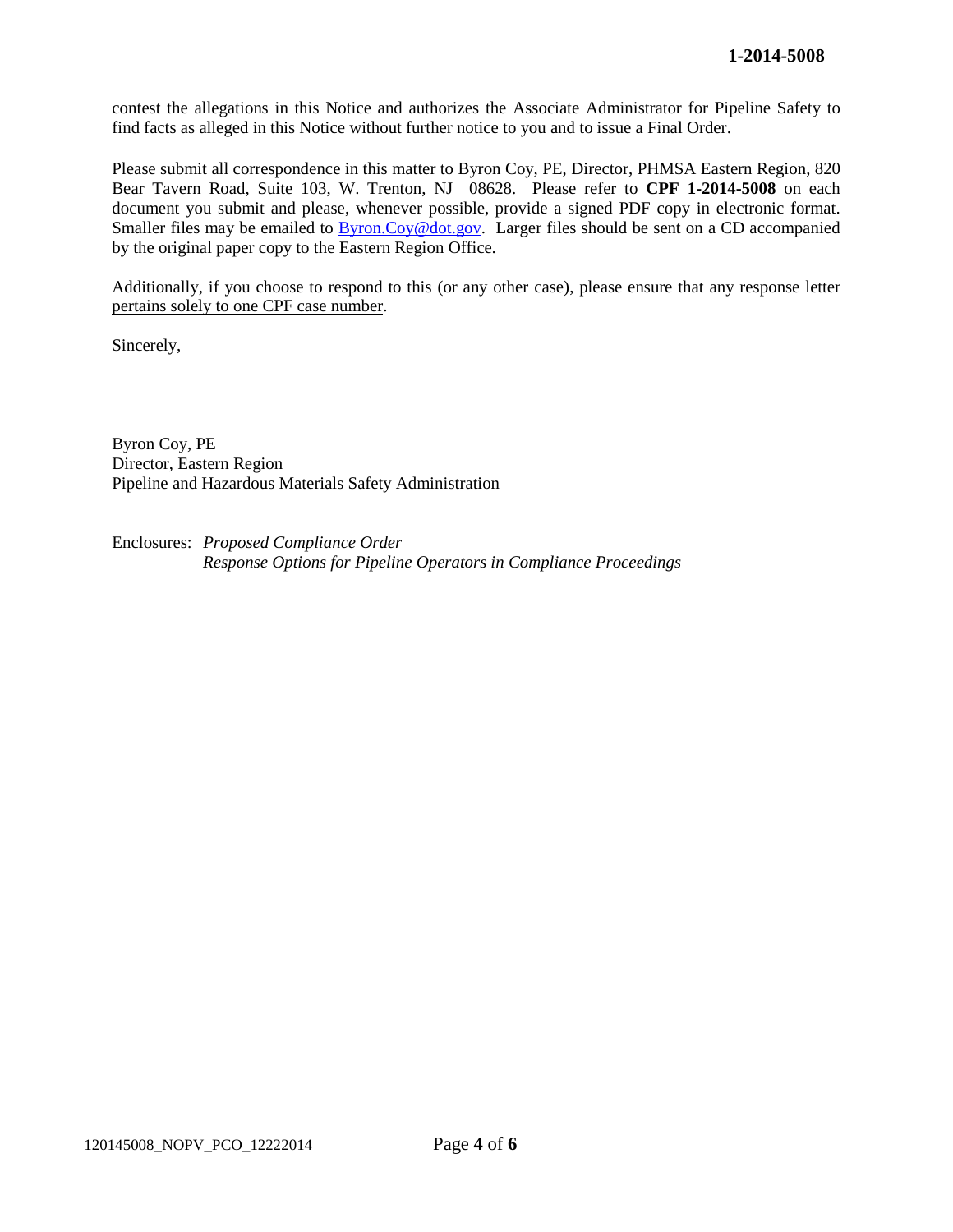### **PROPOSED COMPLIANCE ORDER**

Pursuant to 49 United States Code § 60118, the Pipeline and Hazardous Materials Safety Administration (PHMSA) proposes to issue to IMTT-Bayonne a Compliance Order incorporating the following remedial requirements to ensure the compliance of IMTT-Bayonne with the pipeline safety regulations:

- 1. With respect to Item Number 1 of the Notice pertaining to IMTT-Bayonne failure to prepare and follow for each pipeline system a manual of written procedures for conducting normal operations and maintenance activities and handling abnormal operations and emergencies, IMTT-Bayonne shall complete at a minimum, the following actions:
	- a. Provide a current map of the jurisdictional pipeline system<sup>1</sup> that includes information on the location and identification of all assets within 30 days of issuance of the Final Order.
	- b. Provide current piping and instrumentation diagram(s) showing the jurisdictional components of the pipeline system<sup>2</sup> within 30 days of issuance of the Final Order.
	- c. Provide an updated "Break-out Tank Listing"<sup>3</sup> of all jurisdictional breakout tanks within 30 days of issuance of the Final Order.
	- d. Establish and implement a manual of written procedures that fulfill the requirements of §195.402 in its entirety (e.g. Emergency Response Training Program, Public Awareness Program, Damage Prevention Program, Control Management Procedures, Integrity Management Program, Corrosion Control Procedures, etc.) (OM&E manual) within 180 days of issuance of the Final Order.
- 2. With respect to Item Number 2 of the Notice pertaining to IMTT-Bayonne failure to maintain detailed records to demonstrate that the maximum operating pressure (MOP) of its jurisdictional pipeline segments were determined in accordance with §195.406(a), IMTT-Bayonne shall:
	- a. Provide records that detail the existing MOP of all jurisdictional pipeline segments that were determined in accordance with §195.406 within 90 days of the issuance of the Final Order.
	- b. For those pipeline segments that do not have detailed MOP records as described above, develop a plan to establish MOP in accordance with §195.406. Within 120 days of issuance of the Final Order, the plan must be submitted to the Region Director for possible modification and approval.

The plan must include the following:

- i. A list of all jurisdictional pipe segments.
- ii. Delineate those segments needing pressure testing from any not needing pressure tests.

 $\overline{a}$ 

<sup>&</sup>lt;sup>1</sup> See definition in 49 C.F.R. §195.2.<br><sup>2</sup> *Id.* 

 $\frac{2}{3}$ Id.<br> $\frac{3}{3}$  IMTT-Bayonne attached a spreadsheet titled "Break-out Tank Listing" along with an e-mail dated August 15, 2014.